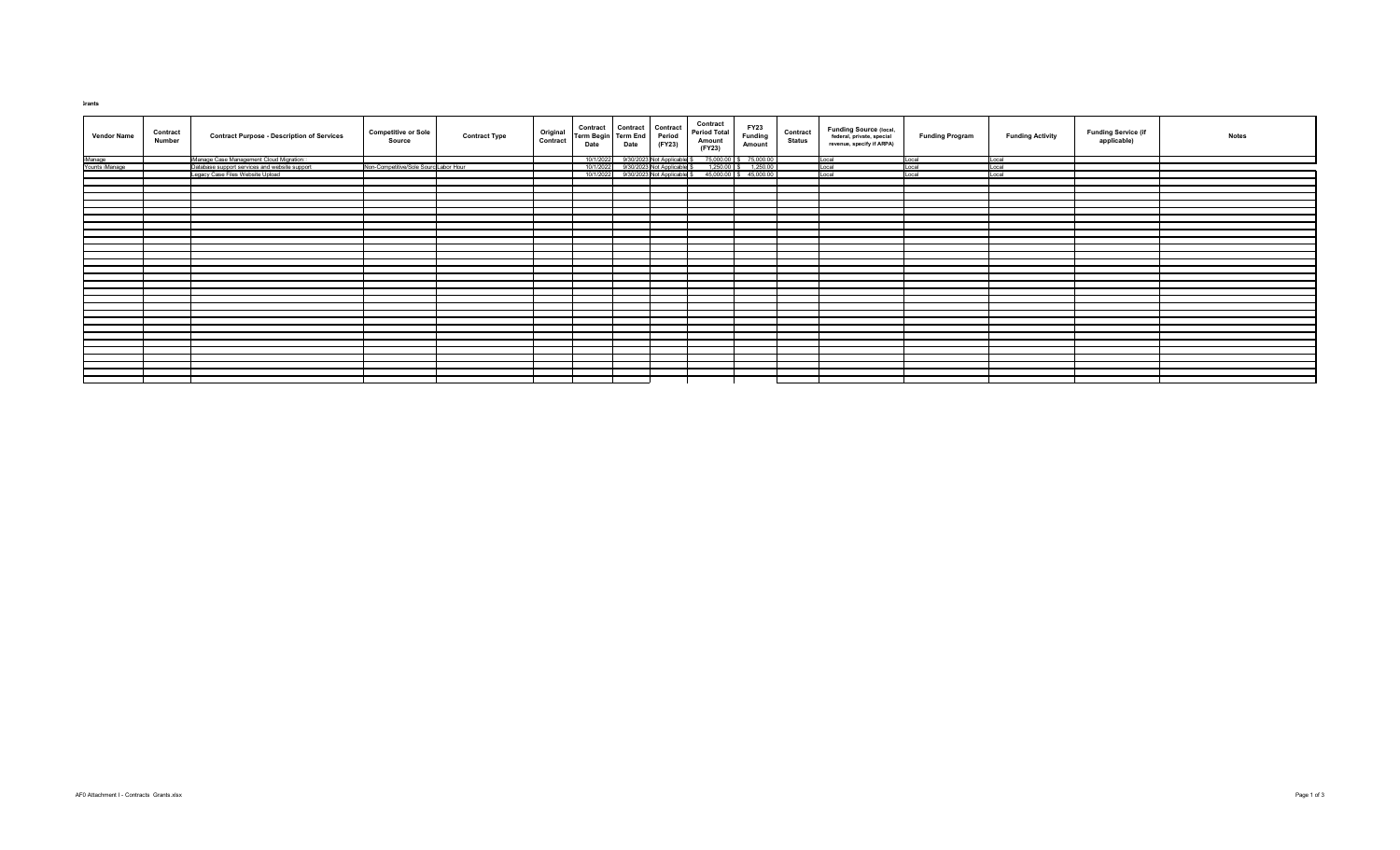## **Grants**

| <b>Grant</b><br><b>Grantee Name</b><br><b>Number</b> | <b>Grant Purpose - Description of Services</b> | <b>Competitive or Sole</b><br>Source | Original<br>Grant<br><b>Amount</b> | Grant Term Grant Term<br>Begin Date   End Date | <b>Grant</b><br><b>Period</b><br>(FY23) | <b>Grant Period</b><br><b>Total Amount</b><br>(FY23) | <b>FY23</b><br><b>Funding</b><br><b>Amount</b> | <b>Grant Status</b> | <b>Funding Source (local,</b><br>federal, private, special<br>revenue, specify if ARPA) | <b>Funding Program</b> | <b>Funding Activity</b> | <b>Funding Service (if</b><br>applicable) | <b>Notes</b> |
|------------------------------------------------------|------------------------------------------------|--------------------------------------|------------------------------------|------------------------------------------------|-----------------------------------------|------------------------------------------------------|------------------------------------------------|---------------------|-----------------------------------------------------------------------------------------|------------------------|-------------------------|-------------------------------------------|--------------|
|                                                      |                                                |                                      |                                    |                                                |                                         |                                                      |                                                |                     |                                                                                         |                        |                         |                                           |              |
|                                                      |                                                |                                      |                                    |                                                |                                         |                                                      |                                                |                     |                                                                                         |                        |                         |                                           |              |
|                                                      |                                                |                                      |                                    |                                                |                                         |                                                      |                                                |                     |                                                                                         |                        |                         |                                           |              |
|                                                      |                                                |                                      |                                    |                                                |                                         |                                                      |                                                |                     |                                                                                         |                        |                         |                                           |              |
|                                                      |                                                |                                      |                                    |                                                |                                         |                                                      |                                                |                     |                                                                                         |                        |                         |                                           |              |
|                                                      |                                                |                                      |                                    |                                                |                                         |                                                      |                                                |                     |                                                                                         |                        |                         |                                           |              |
|                                                      |                                                |                                      |                                    |                                                |                                         |                                                      |                                                |                     |                                                                                         |                        |                         |                                           |              |
|                                                      |                                                |                                      |                                    |                                                |                                         |                                                      |                                                |                     |                                                                                         |                        |                         |                                           |              |
|                                                      |                                                |                                      |                                    |                                                |                                         |                                                      |                                                |                     |                                                                                         |                        |                         |                                           |              |
|                                                      |                                                |                                      |                                    |                                                |                                         |                                                      |                                                |                     |                                                                                         |                        |                         |                                           |              |
|                                                      |                                                |                                      |                                    |                                                |                                         |                                                      |                                                |                     |                                                                                         |                        |                         |                                           |              |
|                                                      |                                                |                                      |                                    |                                                |                                         |                                                      |                                                |                     |                                                                                         |                        |                         |                                           |              |
|                                                      |                                                |                                      |                                    |                                                |                                         |                                                      |                                                |                     |                                                                                         |                        |                         |                                           |              |
|                                                      |                                                |                                      |                                    |                                                |                                         |                                                      |                                                |                     |                                                                                         |                        |                         |                                           |              |
|                                                      |                                                |                                      |                                    |                                                |                                         |                                                      |                                                |                     |                                                                                         |                        |                         |                                           |              |
|                                                      |                                                |                                      |                                    |                                                |                                         |                                                      |                                                |                     |                                                                                         |                        |                         |                                           |              |
|                                                      |                                                |                                      |                                    |                                                |                                         |                                                      |                                                |                     |                                                                                         |                        |                         |                                           |              |
|                                                      |                                                |                                      |                                    |                                                |                                         |                                                      |                                                |                     |                                                                                         |                        |                         |                                           |              |
|                                                      |                                                |                                      |                                    |                                                |                                         |                                                      |                                                |                     |                                                                                         |                        |                         |                                           |              |
|                                                      |                                                |                                      |                                    |                                                |                                         |                                                      |                                                |                     |                                                                                         |                        |                         |                                           |              |
|                                                      |                                                |                                      |                                    |                                                |                                         |                                                      |                                                |                     |                                                                                         |                        |                         |                                           |              |
|                                                      |                                                |                                      |                                    |                                                |                                         |                                                      |                                                |                     |                                                                                         |                        |                         |                                           |              |
|                                                      |                                                |                                      |                                    |                                                |                                         |                                                      |                                                |                     |                                                                                         |                        |                         |                                           |              |
|                                                      |                                                |                                      |                                    |                                                |                                         |                                                      |                                                |                     |                                                                                         |                        |                         |                                           |              |
|                                                      |                                                |                                      |                                    |                                                |                                         |                                                      |                                                |                     |                                                                                         |                        |                         |                                           |              |
|                                                      |                                                |                                      |                                    |                                                |                                         |                                                      |                                                |                     |                                                                                         |                        |                         |                                           |              |
|                                                      |                                                |                                      |                                    |                                                |                                         |                                                      |                                                |                     |                                                                                         |                        |                         |                                           |              |